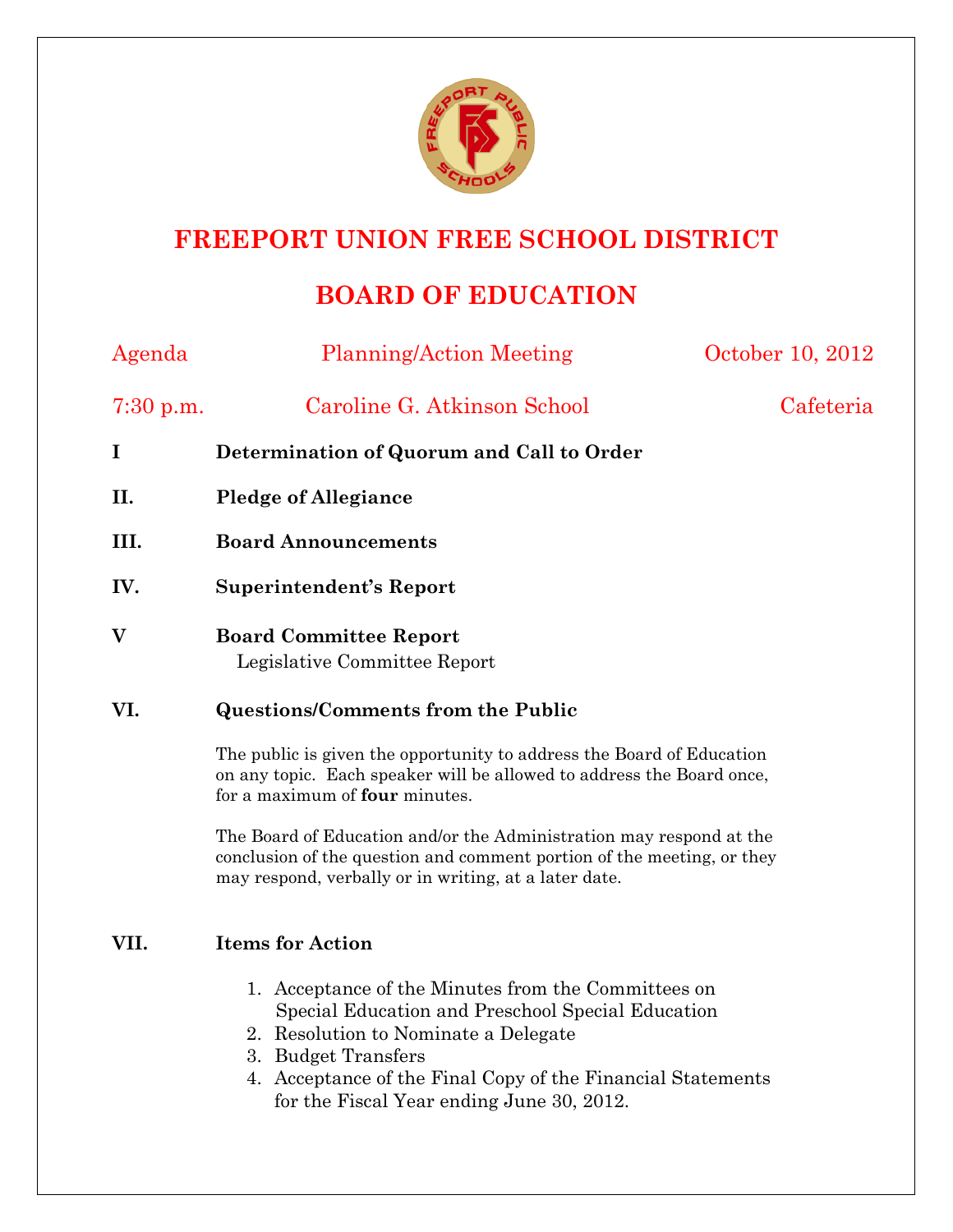*Freeport Union Free School District Board of Education Planning/Action Meeting September 7, 2011* 

- **VIII. Review of the tentative Agenda for the October 17, 2012, Board of Education Action Meeting.**
- **IX. Board Comments**
- **X. Superintendent's Comments**
- **XI. Adjournment**
- **XII. Next Meeting**

The next meeting of the Board of Education will be held on October 17, 2012, at Bayview School.

All meetings begin at 7:30 p.m. unless otherwise noted.

Register to vote: Monday through Friday between 8:30 a.m. and 3:30 p.m. at the Administration Building, 235 N. Ocean Avenue.

**Visit our website at www.freeportschools.org**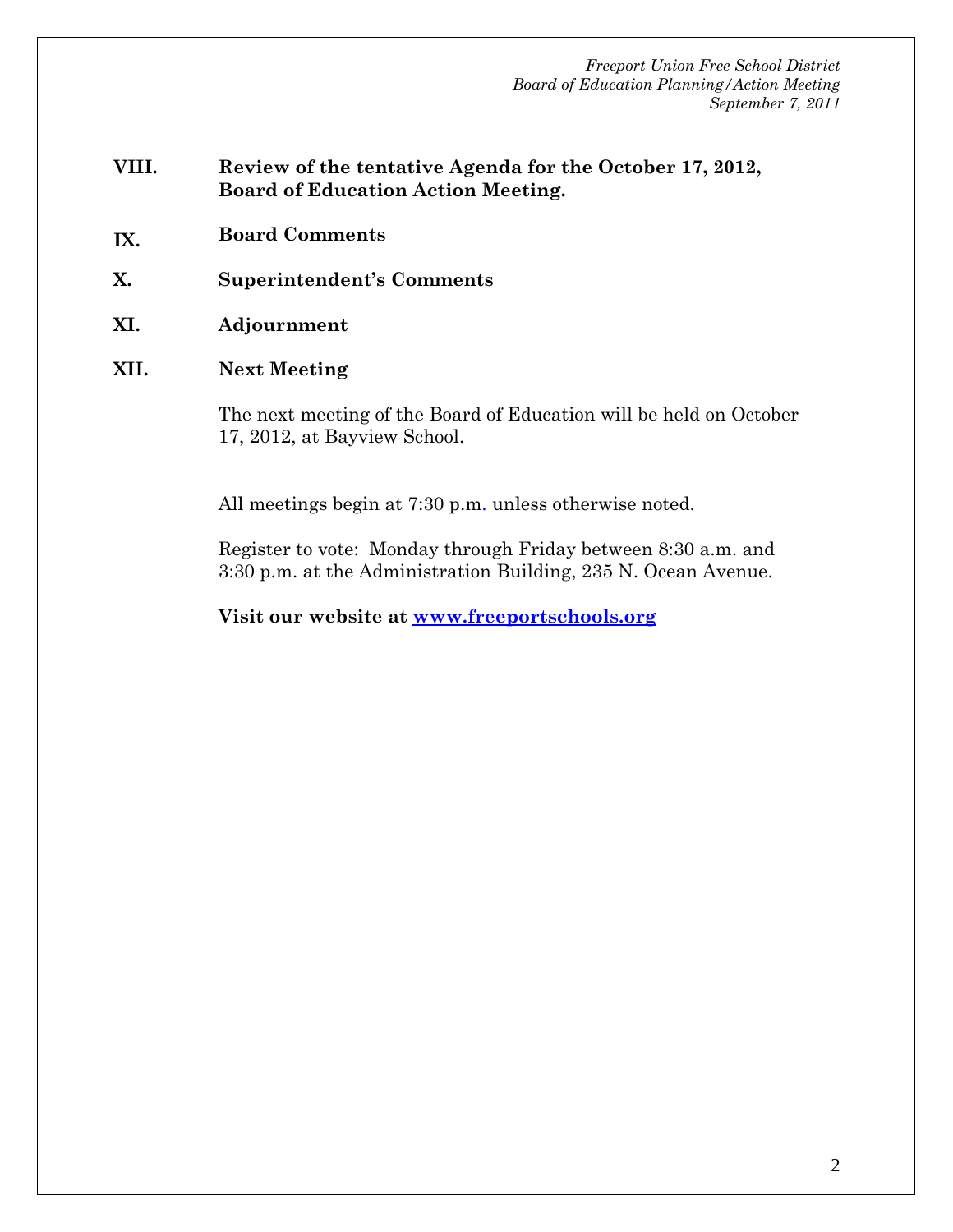**1.** 

#### **CSE/CPSE Minutes**

**BE IT RESOLVED,** that the Board of Education of the Freeport Union Free School District hereby accepts the minutes of the meetings of the Committees on Special Education and Preschool Special Education for the following dates:

September 6, 7, 10, 11, 12, 13, 19, 20, 21, 24, 25, 28, 2012.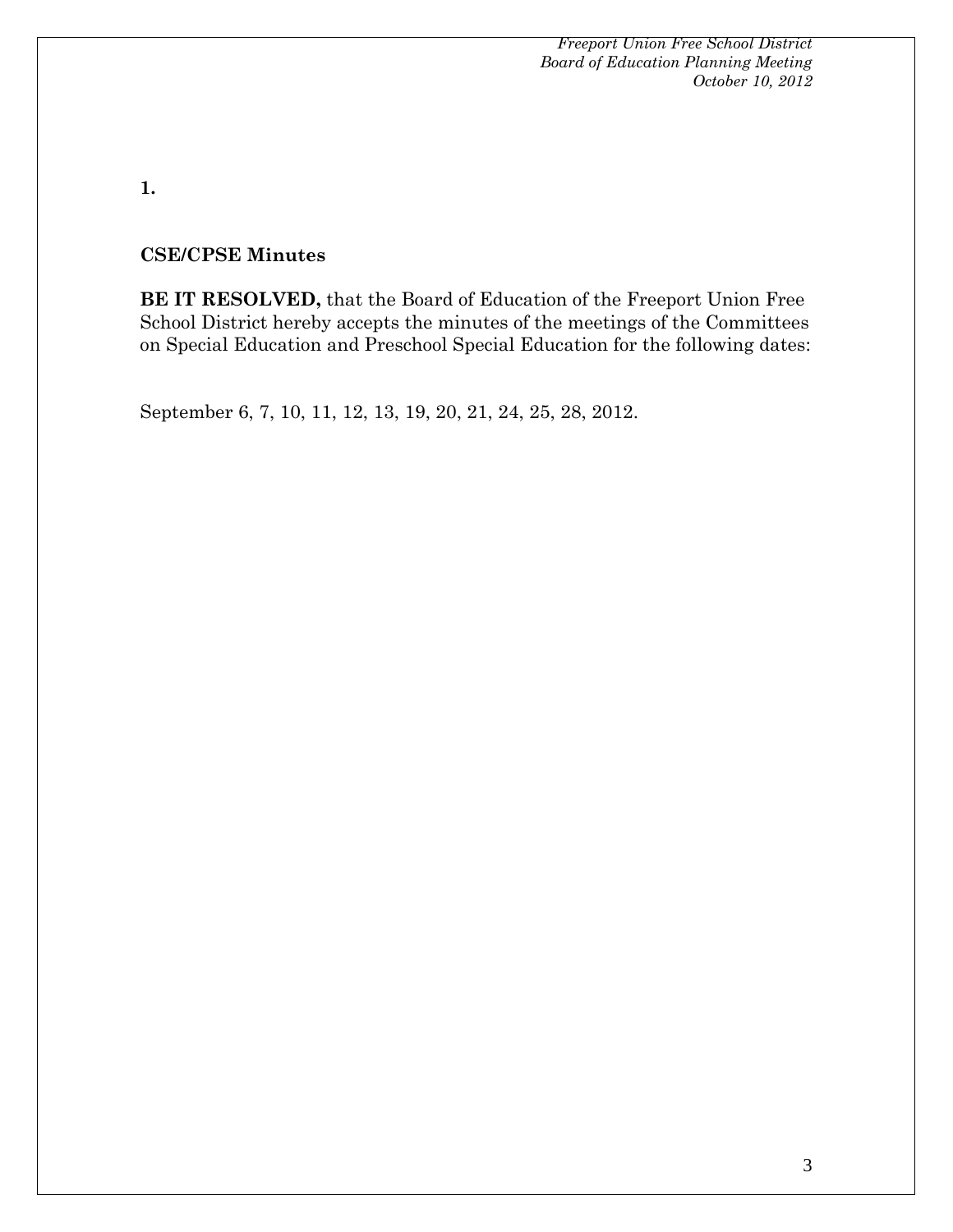**2.** 

#### **Resolution to Nominate a Delegate**

**BE IT RESOLVED**, that the Board of Education of the Freeport Union Free School District hereby nominates Ron Ellerbe as the Delegate for the New York State School Boards 2012 Convention representing Freeport Union Free School District.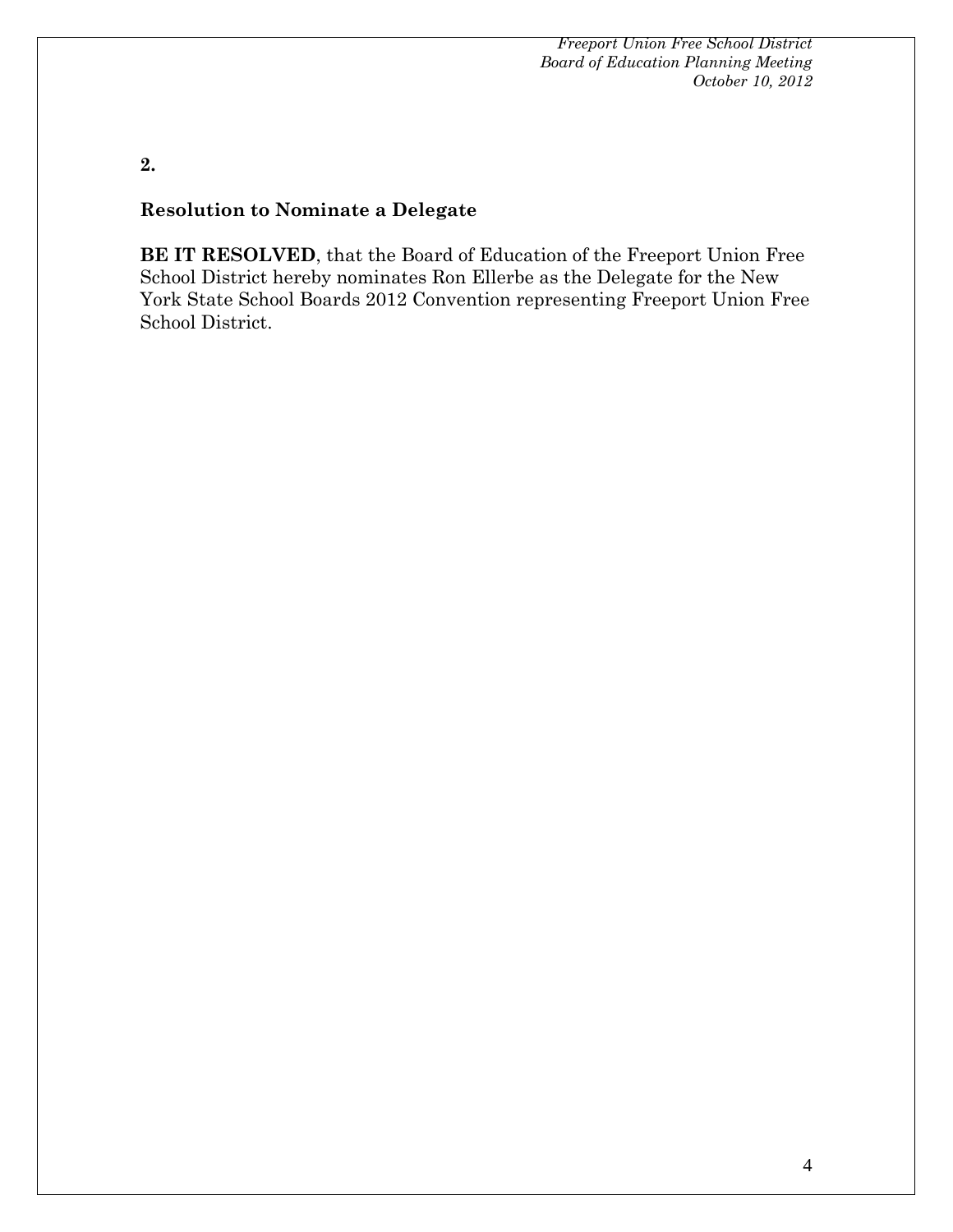**3.** 

### **Budget Transfers – General Fund-Final End of Year 2011/2012 and October 2012**

**BE IT RESOLVED,** that the Board of Education of the Freeport Union Free School District hereby approves the attached General Fund Budget Transfer for the final end of year 2011-2012 and October 2012.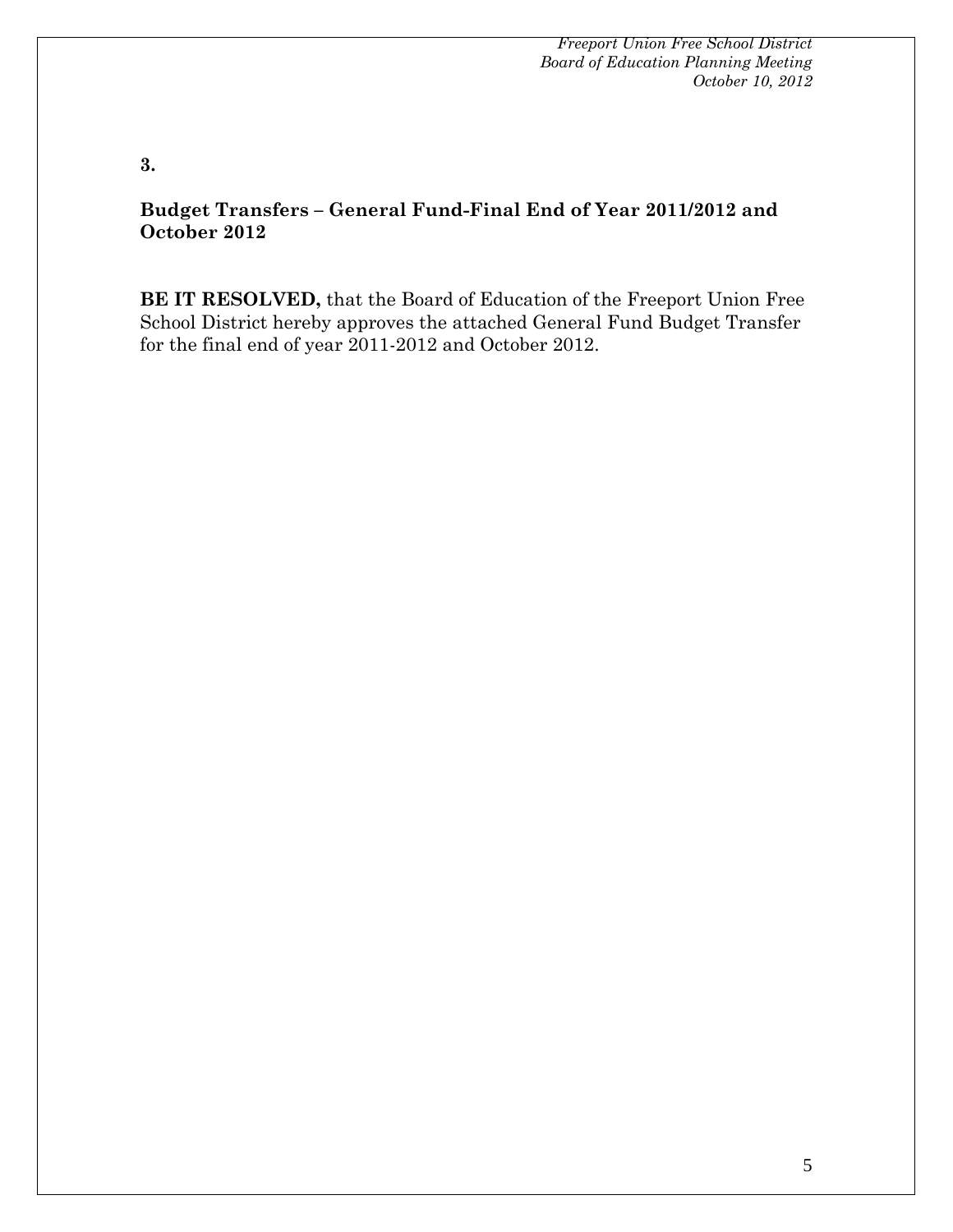$\bar{\beta}$ 

 $\hat{z} = \hat{z}$  .

 $\overline{a}$ 

|                         |                       |  |                                                              |  | <b>SINEMAGE</b>          | Departmental Equipment Needs Due to Office Relocation |                  | Increased cost            |                           |  |   |   |                                  |  |
|-------------------------|-----------------------|--|--------------------------------------------------------------|--|--------------------------|-------------------------------------------------------|------------------|---------------------------|---------------------------|--|---|---|----------------------------------|--|
|                         |                       |  |                                                              |  |                          | 599                                                   | 4.354            | 209                       | 4,770                     |  |   |   |                                  |  |
|                         |                       |  |                                                              |  | exe:<br><b>MOESS</b>     |                                                       | 599              |                           | 8                         |  |   |   |                                  |  |
|                         |                       |  | Budget Transfer /Adjustments<br>General Fund<br>October 2012 |  | ee.                      | 599                                                   |                  | ទ                         |                           |  |   |   | VDaté <sup>1</sup>               |  |
|                         |                       |  |                                                              |  | ta.                      |                                                       | 4,953            | 149                       | $\frac{688}{14.830}$      |  |   |   |                                  |  |
|                         |                       |  |                                                              |  | DESGR <sub>PTIO</sub>    | Equipment                                             | Supplies         | Tennis Equipment          | Football Equipment        |  |   |   |                                  |  |
|                         |                       |  |                                                              |  | in divis.                | <b>Computer Science</b>                               | Computer Science | Interscholastic Athletics | Interscholastic Athletics |  | L | ₹ |                                  |  |
| Freeport Public Schools | Fiscal Year 2012/2013 |  |                                                              |  | BUDGET HANDLE COLLECTION | A-2112-00-200                                         | A-2112-00-450    | A-2855-00-293             | A-2855-00-274             |  |   |   | Executive principle for Business |  |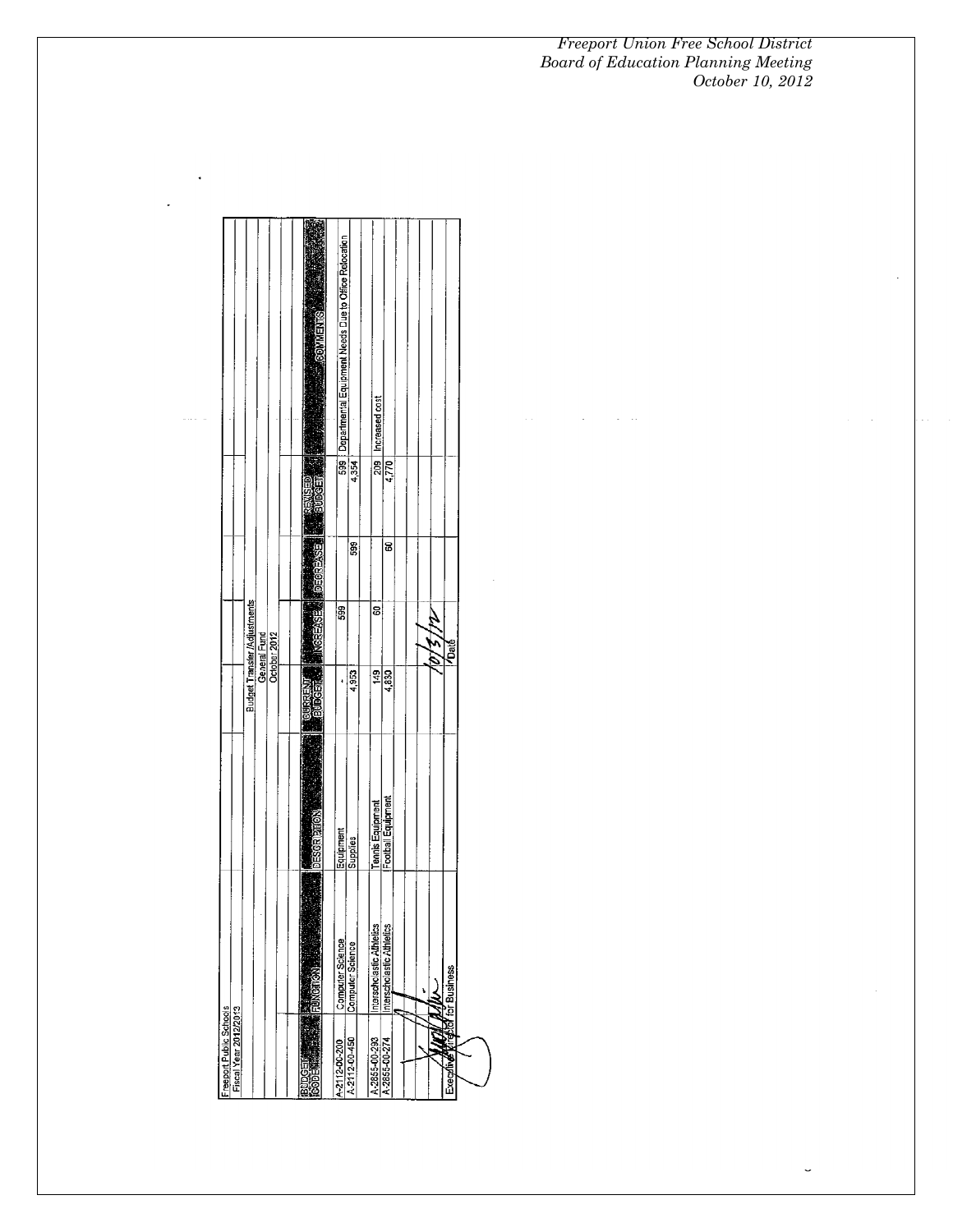| Freeport Public Schools<br>Fiscal Year 2011/2012 |                                       |                                 |                |                                     |                |           |                                                                |
|--------------------------------------------------|---------------------------------------|---------------------------------|----------------|-------------------------------------|----------------|-----------|----------------------------------------------------------------|
|                                                  |                                       |                                 |                |                                     |                |           |                                                                |
|                                                  |                                       |                                 |                | <b>Budget Transfer /Adjustments</b> |                |           |                                                                |
|                                                  |                                       |                                 |                | General Fund                        |                |           |                                                                |
|                                                  |                                       |                                 |                | Final EOY 2011-2012                 |                |           |                                                                |
|                                                  |                                       |                                 |                |                                     |                |           |                                                                |
| <b>ENGEL</b><br>DOC<br>DOC                       | <b>HUNGTON</b>                        | DESCRIPTION<br>G                | <b>LOUISER</b> | <b>ESSERIONI</b>                    | <b>BRAENSE</b> | iginia.   | <b>GOMMENTS</b>                                                |
|                                                  |                                       |                                 |                |                                     |                |           |                                                                |
| A-9040-22-804                                    | Employee Benefits<br>Employee Bnefits | Worker's Compensation           | 578,803        | 60,658                              |                | 639,461   | Year End Adjustment to Reflect Actual Claims/Expense           |
| A-9060-21-807                                    |                                       | Health Insurance Administrative | 1,642,811      |                                     | 60,658         | 582,153   |                                                                |
|                                                  |                                       |                                 |                |                                     |                |           |                                                                |
| A-9501-00-907                                    | Interfund Transfers                   | Transfer to Special Fund        | 207,826        | 70,527                              |                | 278,353   | Balance of District's Share of 2008-2009 Summer<br>Handicapped |
| A-9060-22-807                                    | Employee Benefits                     | Health Insurance Program        | 11,787,439     |                                     | 70,527         | 11716,912 |                                                                |
|                                                  |                                       |                                 |                |                                     |                |           |                                                                |
|                                                  |                                       |                                 |                |                                     |                |           |                                                                |
|                                                  |                                       |                                 |                |                                     |                |           |                                                                |
|                                                  |                                       |                                 |                |                                     |                |           |                                                                |
|                                                  |                                       |                                 |                | È                                   |                |           |                                                                |
| Exécutive Director for Business                  |                                       |                                 |                | Bate                                |                |           |                                                                |
|                                                  |                                       |                                 |                |                                     |                |           |                                                                |
|                                                  |                                       |                                 |                |                                     |                |           |                                                                |

 $\epsilon$ 

 $\hat{\boldsymbol{\cdot} }$